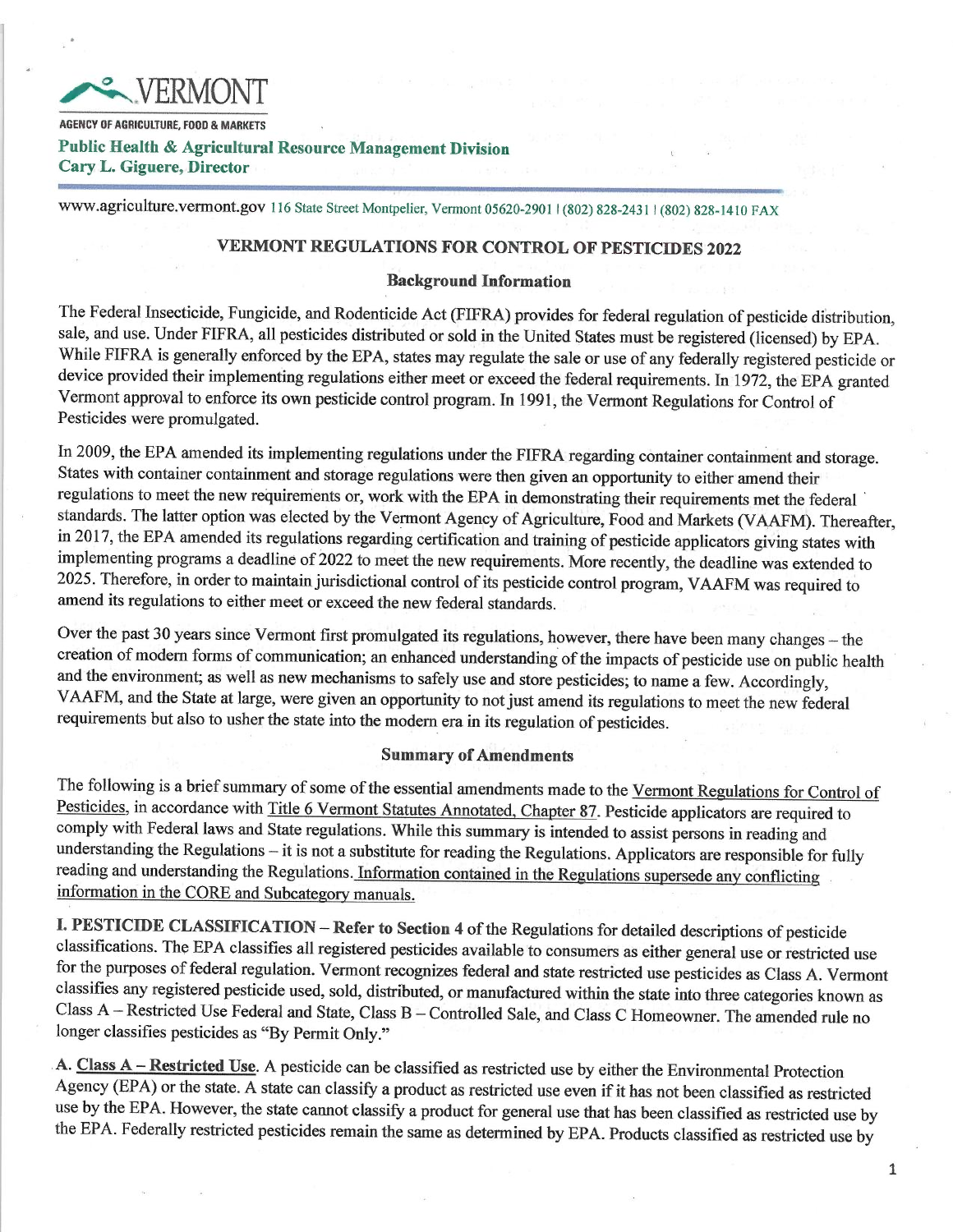the EPA will have the "Restricted Use" statement on the product label. Products classified as restricted use by the State will not bear the Restricted Use statement on the label.

i) Federal. The amended rule does not change any federally restricted use pesticides.

ii) State. The amended rule creates a new requirement that, in determining whether a pesticide is Class A – State Restricted, the potential for drift and product label statements now be considered.

B. Class B – Controlled Sale. Class B – Controlled Sale pesticides include all turf products, excluding products containing either Bacillus thuringienesis or potassium fatty acids and does not meet Class A definition, and any pesticide that is for use outside of the home and not marketed as ready-to-use. Class B pesticides are no longer classified on a percent of total active ingredient basis under the amended rule.

C. Class C - Homeowner. Class C — Homeowner includes any pesticide applied in and around the home and which are marketed as ready-to-use or have total active ingredient less than 3%.

i) Limited Percentages of Active Ingredient. Under the amended rule, anti-fouling paint is no longer a Class C pesticide and pet supplies have been removed from this category and placed into the Class C - Unlimited Percentage category.

ii) Unlimited Percentage of Active Ingredient. The amended rule removes the following from the previous list: antimicrobial agents; insect repellents for human use, aerosols, insecticides containing bacillus, colorants used to

II. Licenses and Certificates — Refer to Section 3 of the Regulations for details on the requirements for licenses and certificates. In order to regulate the sale, purchase, and use of pesticides, the Vermont Agency of Agriculture (VAAFM) issues certificates, licenses, and permits. These documents allow VAAFM to control and closely monitor pesticide sales, use, and disposal.

A. Applicator Certificates - Regulating pesticide use includes grouping applicators into different categories, depending upon the intended use of apesticide. An applicator becomes certified when he or she has proven competence in the legal and effective use of pesticides by passing written examinations. The amended regulations make the following changes to applicator certificates and certification: a person must be at least 18 years of age before they can apply for certification, and no person may use a restricted use pesticide without proper certification.

i) Private Applicators. The amended rule defines "Private Applicator" as any person who uses a non-restricted use pesticide on property owned or rented by the applicator that is residential in nature or on property owned or rented by the applicator or the applicator's employer for the production of an agricultural commodity. Private applicators may apply a pesticide to the property of a neighboring producer of an agricultural commodity, provided that the applicator receives no compensation other than the trading of personal services between the applicator and their neighbor..

ii) Commercial Applicators. The amended rule defines "Commercial Applicator" as a person who uses a pesticide on the land or home of another whether for remuneration or gratis under the direct supervision of a certified commercial applicator.

iii) Non- Commercial Applicators. The amended rule defines "Non-Commercial Applicator" as a person who uses a Class. A or Class. B pesticide in the course of their employment on their employer's property.

iv) Noncertified Applicator The amended rule defines "Noncertified Applicator" as a person who is not certified under [the Vermont Regulations for Control of Pesticides] and uses a pesticide.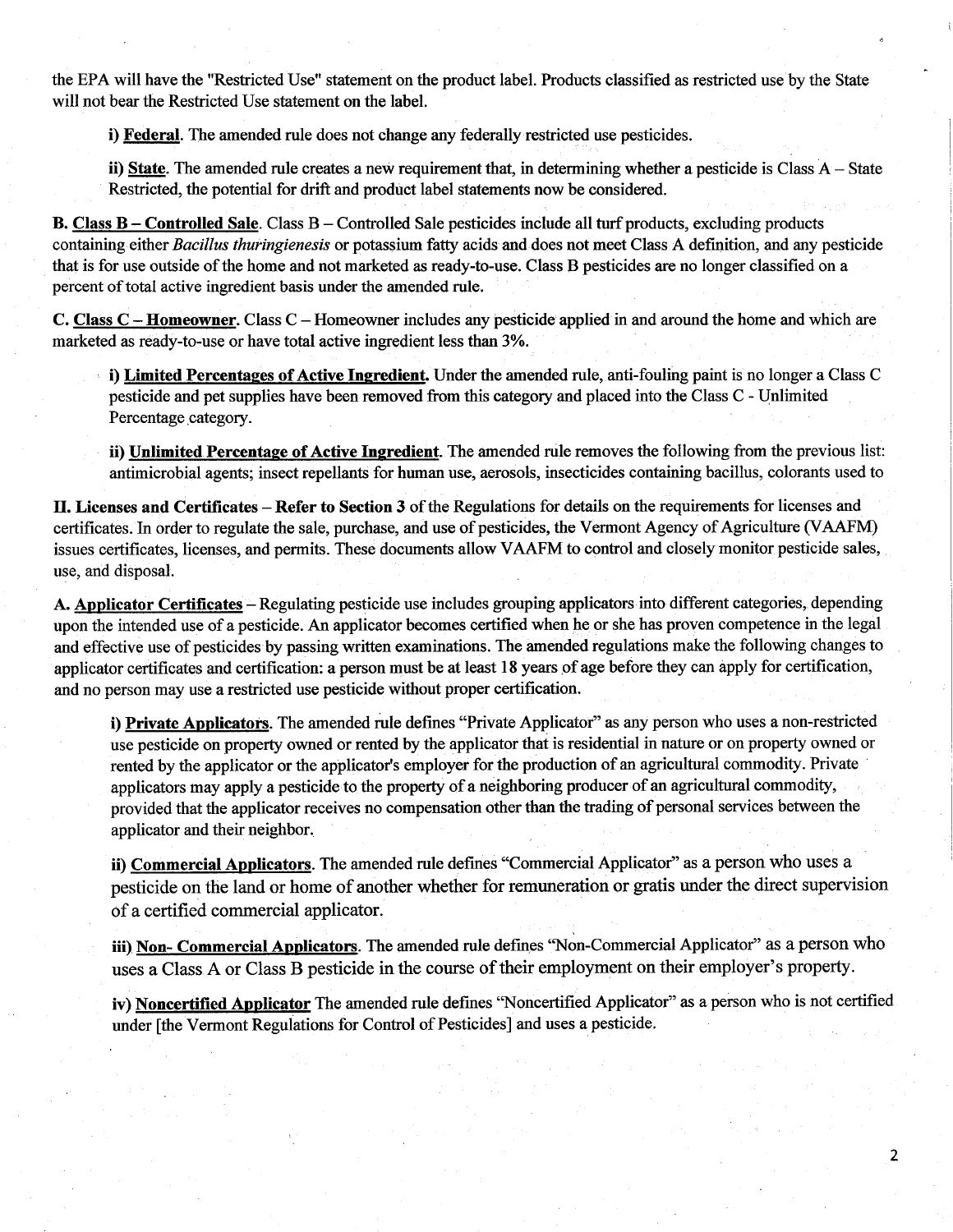## **B. Dealer and Company Licenses**

i) Dealer Licenses. Dealers of pesticides are required to be licensed with VAAFM prior to selling or distributing any pesticide. Licensure is obtained through examination. The amended regulations make the following changes to dealer licensure: prospective dealers are limited to three opportunities to pass an examination in a 12-month period; licensed dealers are required to notify: VAAFM of a termination in employment, change in employment, or retirement; dealers licenses may be renewed without examination provided there are no changes in circumstances.

a) Class A. Persons seeking a Class B license must first pass an examination. Dealers holding a Class A license can sell`or distribute any Class A, B, or C pesticide.

b) Class B. Persons seeking a Class B license must first pass an examination. Dealers holding a Class B license can sell or distribute any Class B or C pesticide.

c) Class C. Persons seeking a Class C license are not required to undergo examination in order to sell a Class C pesticide but must obtain. a retail license.

ii) Company License. Company licenses are issued to any business entity which applies pesticides to the lands or homes of others for remuneration or gratis. All companies in the business of applying pesticides must be licensed. All certified commercial applicators must work for licensed companies. Company licenses do not require an examination. You must fill out a form and submit the required fee. Owners of a company license are required to ensure their employees are properly certified.

III. STANDARDS OF USE – Refer to Section 5 of the Regulations for details on the requirements regarding standards of use. All pesticide applicators, licensed companies, and dealers are required to adhere to certain standards of operation when using pesticides in Vermont. These standards of operation are designed to ensure the proper use of pesticides and to reduce unnecessary risk to human health and the environment. Among others discussed below, the amended rule prohibits the use of a federally restricted-use pesticide by anyone other than a certified applicator.

A. All Applicators and Licensed Companies. In addition to the current requirements, the amended rule now requires that applicators and licensed companies include the following on an invoice or bill: the total amounf of dilution used, the certificate number of the certified applicator, any information required by the Worker Protection Standard, and postapplication label safety precautions. Additionally, applicators and licensed companies will now have to maintain a 200foot buffer when applying a pesticide to soil or vegetation around public or private wells, unless otherwise granted written permission by the owner or stated in label instructions..

B. All Applicators, Licensed Companies, and Dealers. In addition to current requirements, the amended rule requires the following: maintenance of legible labels on all containers holding a pesticide; restrictions on the re-use of a container; and provisions for service containers including construction and labeling.

C. Pollinator Protections. The amended rule now includes additional protections for pollinators. First, the rule now includes a notification requirement to apiculturists with established apiaries on-site prior to applying to flowering crops.. Second, persons applying pesticides that are highly toxic to bees will now be required to' apply during periods/conditions of least exposure; include additional buffers from pollinator foraging sites; and avoid applications of fungicides to pollinator-attractive plants when in bloom.

IV. PERMITS - Refer to Section 6 of the Regulations for permit requirements. VAAFM issues permits for certain uses of pesticides. If you think the activity you seek to perform may require a permit, do not apply a pesticide without either first consulting the Agency or applying for the appropriate permit. New among the permits for the amended regulations' are the Mosquito Larvicide Permit, Mosquito Adulticide Permit, and the Terrestrial Invasive Species Control Permit.

A. Right-of-Way. In addition to current requirements, the amended rule will now require that the map of the proposed application includes surface waters, public and private water supplies, and the presence of any threatened or endangered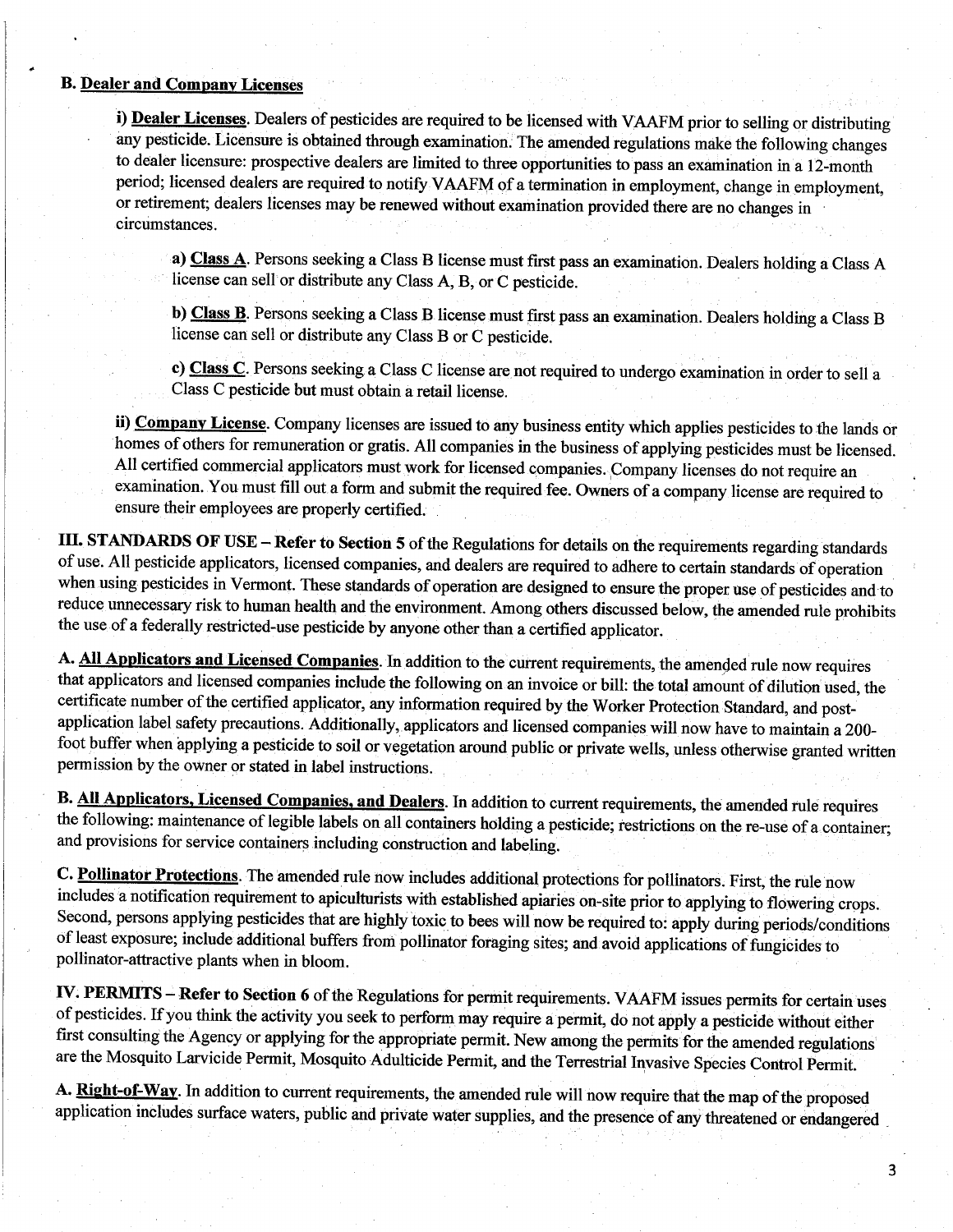species. Additionally, the rule includes a requirement that, within the vegetative management plan, applicants have established practices and standards for pollinator habitat.

B. Aerial Applications. In addition to current requirements, the amended rule will now require that permit applicants demonstrate compliance with federal and state aviation rules.

C. Experimental Use. The amended rule does not make any substantive changes to this permit.

D. Bird or Animal Control. The amended rule does not make any substantive changes to this permit.

E. Golf Course. In addition to most current requirements, the amended rule will now require: that the site plan provided include a soils map and key, acreage of fairways and roughs; the location of proposed buffers, the square footage of each green, and an identification of those within 100ft of surface water. The rule will also require permit applicants to submit a long-term integrated nutrient management plan and that permittees maintain records on a daily basis.

F. Mosquito Larvicide. The amended rule creates a new Mosquito Larvicide Permit. Persons seeking to make a mosquito larvicide application must first obtain a permit. Application for a permit must be accompanied by a map of the proposed application area. Publishment of notice of intent to use a mosquito larvicide required. These permits may only be issued for a maximum of five years. This permit does not apply to applications of Bacillus thuringensis israelensis bits-anddunks larvicide products on wholly-owned private property.

G. Mosquito Adulticide. The amended rule creates a new Mosquito Adulticide Permit. Persons seeking to use truckmounted sprayers to apply mosquito adulticides will now be required to obtain a permit. Application for a permit must be accompanied by a map of the proposed application area and include an integrated pest management plan. Publishment of notice of intent to use a mosquito adulticide required. All mosquito adulticide permits will be published for a 30-day comment period.

H. Terrestrial Invasive Species Control. The amended rule creates a new Terrestrial Invasive Species Control Permit. This permit will predominantly be concerned with terrestrial invasive plant species. Persons seeking to manage terrestrial invasive plant pests on property that they do not have a legal right to control will now be able to do so through VAAFM's permitting processes. Use of chemical control will require landowner permission prior to any application. These permits will be published for a 10-day public comment period.

V. NOTIFICATION – Refer to Section 7 of the Regulations for details on the requirements for notification. Due to the chemical nature and potential risk to public health, notification requirements are a key component in reducing exposure. Therefore, in addition to the current notification requirements regarding outdoor applications to turf-grass or ornamental plants by commercial or non-commercial applicators, the amended rule creates additional provisions to further aid in reducing exposure.

A. Outdoor Turf or Ornamental Applications – Condos and Apartments. The amended rule creates a new requirement that any commerciaUnon-commercial applicator provide a notification template to a condominium owner/manager in advance of any outdoor application to turf-grass or ornamental plants on property of condominiums or apartment buildings. New requirement that customers post a written notice in no less than 24hrs or more than 7 days in advance of application. New requirement that the applicator and/or their employer post written notice in no less than 24hrs or more than 7 days in advance of application at conspicuous points. These provisions do not apply to owner-occupied buildings.

B. Indoor Applications – Multi-Unit Residential Dwelling Unit. The amended rule creates a new requirement that owners of residential dwelling units post written notice of an application where the application is occurring inside a residential dwelling unit that is not wholly owned by the occupant and where the occupant whose dwelling unit is to be treated did not request the service.

VI. RECORDKEEPING – Refer to Section 8 of the Regulations for details on the requirements for recordkeeping. Certified applicators, licensed companies, and dealers of Class A pesticides are required to keep track of certain records. These records enable the persons maintaining them to compare the efficacy of different pesticides and rates but also,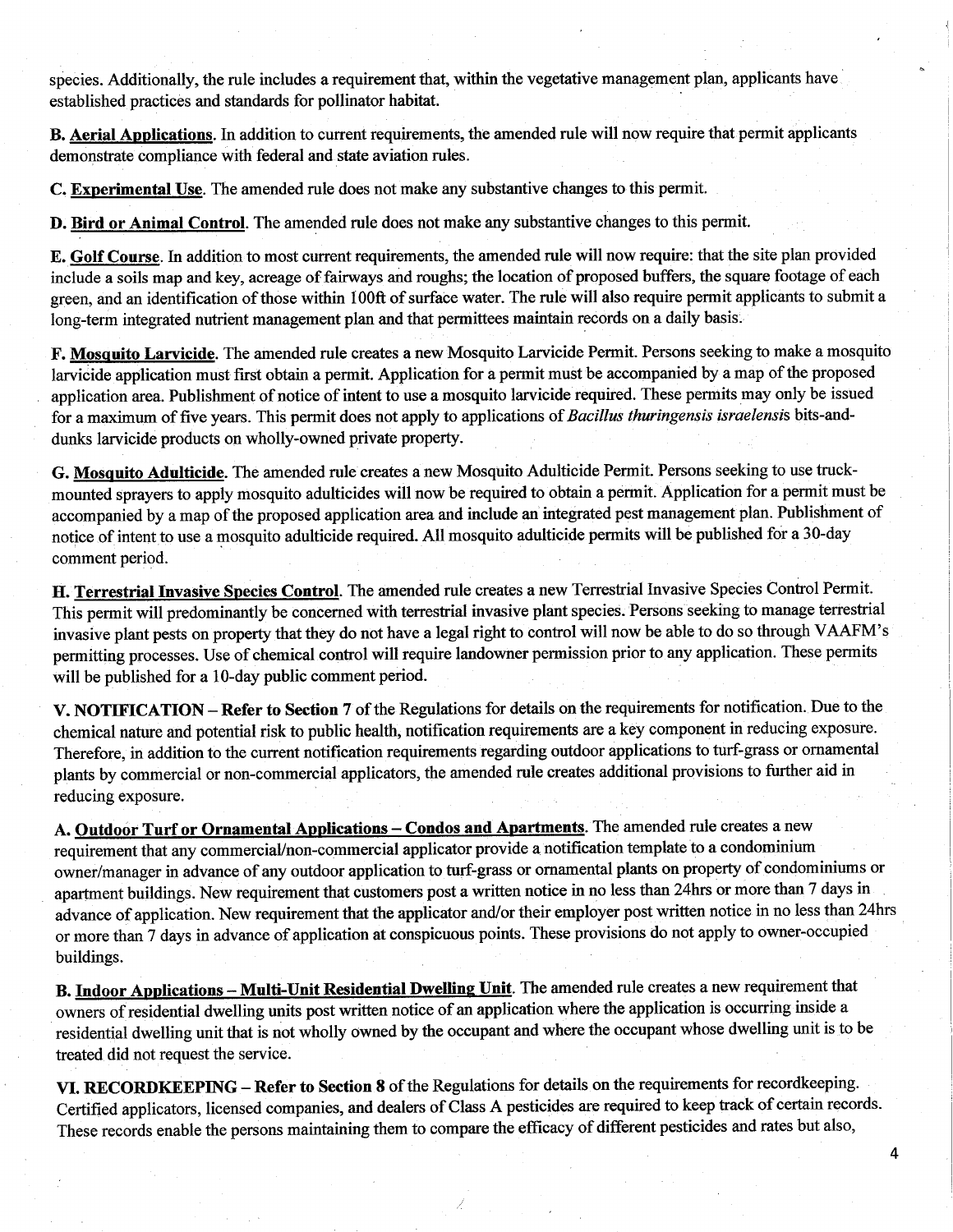enable third parties and members of the public to better understand the effects of pesticide use. Per federal requirements, the amended rule now includes additional recordkeeping provisions.

a

A. Certified Private Applicators. The amended rule will now require private applicators to maintain routine operational records for a period of at least three years for any restricted-use pesticide used. In addition to current requirements; routine operational records now.include the size of the area treated; the crop, commodity, ,stored product, or site to which the pesticide was applied; the time and date of the pesticide application; the brand or product name of the pesticide applied; the total amount of the pesticide applied per location per application; and the name and certification number of the certified applicator that made or supervised the application, and, if applicable, the name of any noncertified applicator(s) that made the application under the direct supervision of the certified applicator. -

B. Certified Commercial and Certified Non-commercial Applicators. The amended rule will now require certified commercial and certified non-commercial applicators to maintain routine operational records for a period of at least three years for any pesticide used. In addition to current requirements, routine operational records now include the size of the area treated; the crop, commodity, stored product, or site to which the pesticide was applied; the time and date of the pesticide application; the brand or product name of the pesticide applied; the total amount of the pesticide applied per location per application. Annual application (formerly "use") reports will continue as under the current regulations with the exception that the manufacturer no longer be included.

C. Permittees. Permitted persons will continue to maintain records as conditions of a permit as under the current regulations.

D. Licensed Companies. The amended rule will now require licensed companies to maintain routine operational records for a period of at least three years.

E. Class A Dealers. The amended rule will now require Class A dealers to maintain records of each transaction where a Class A pesticide is distributed to any person for at least three years. The records to be kept now include: the name and address of the residence or principal place of business of the certified applicator to whom the Class A pesticide was distributed or sold, or if applicable, the name and address of the residence or principal place of business of each noncertified applicator to whom the Class A pesticide was distributed or sold for application by a certified applicator; the certification number presented to the dealer evidencing the valid certification of the certified applicator authorized to purchase the Class A pesticide; the expiration date of the certified applicator's certification; the category or categories in which the applicator is certified relevant to the pesticide sold; the product name and EPA registration number of the Class A pesticide distributed or sold in the transaction including any applicable emergency exemption or State special local need registration number; the quantity of the Class A pesticide distributed or sold in the transaction; the date of the transaction.

VI. CERTIFICATION STANDARDS — Refer to Sections 9 & 10 of the Regulations for details on the requirements for private and commercial pesticide applicator certification. Certification is required before a person may use any Class A pesticide in addition to certain types of applications. In line with federal requirements, persons seeking certification must, at a minimum, be at least 18 years of age, able to read and write, and competent: Competency is determined by the passage of a written examination based on the standards set in the regulations.

A. Commercial and Non-commercial Applicator Certification - Refer to Section 9. VAAFM offers certification to both commercial and non-commercial applicators. The baseline certification requirements are set by the CORE standards which, in the new amendments, mirror those of the federal standards. Once certified under the CORE standards, persons may elect to become certified in another category of their choosing after demonstrating competency in the particular category or categories. In the new amendments, VAAFM has created three additional categories and three new subcategories. A brief description of those categories is provided below.

i) Core Standards. Core standards have been expanded to mirror the federal requirements.

ii) Category 1C Apiculture. This category applies to applicators who use or supervise the use of a pesticide in apiculture, including, but not limited to miticides.

5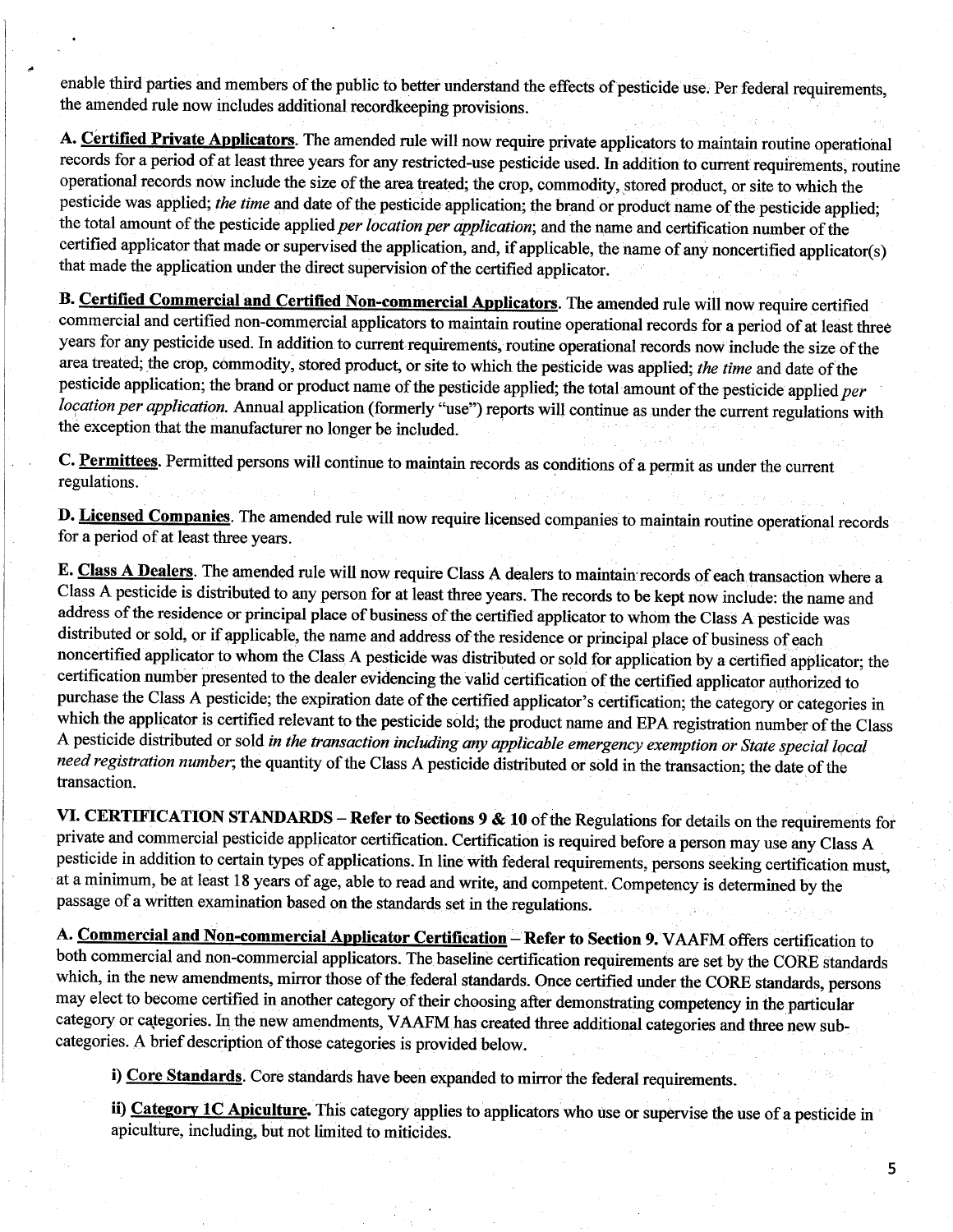iii) Category 2B Terrestrial Invasive. This category applies to applicators who use or supervise the use of a pesticide in a wide variety of settings, including but not limited to forests, sensitive ecosystems, residential, fallow cropland, predominantly targeted at the control of designated terrestrial invasive plant species.

## iv) Category 6 Rights-of-Way Pest Control

v) Category 7F Disinfection and Antimicrobial Pest Control. This category applies to applicators using or supervising the use of a pesticide to treat mold or microbial growth in residential and commercial settings including commercial disinfection services.

vi) Sub-Category Soil Fumigation. This sub-category applies to applicators who use or supervise the use of a pesticide to fumigate soil. This is a concurrent category and must be used in conjunction with valid certification in another category.

vii) Sub-Category Non-Soil Fumigation. This sub-category applies to applicators who use or supervise the use of a pesticide to fumigate anything other than soil. This is a concurrent category and must be used in conjunction with valid certification in another category

viii) Sub-Category Aerial Application. This sub-category applies to applications of a pesticide from any aircraft for the control of pests. This is a concurrent category and must be used in conjunction with valid certification in another category.

B. Private Applicator Certification – Refer to Section 10. VAAFM offers certification to private applicators. The baseline certification requirements are set by the CORE standards which, in the new amendments, mirror those of the federal standards. Once certified under the CORE standards, private applicators may elect to become certified in another sub-category of their choosing after demonstrating competency in the particular sub-category. In the new amendments, VAAFM has created three new sub-categories. A brief description of those categories is provided below.

i) Core Standards. Core standards have been expanded to mirror the federal requirements.

ii) Non-soil Fumigation. This sub-category applies to applicators who use or supervise the use of a pesticide to fumigate anything other than soil. This is a concurrent category and must be used in conjunction with valid certification in another category

iii) Soil Fumigation. This sub-category applies to applications of a pesticide from any aircraft for the control of pests. This is a concurrent category and must be used in conjunction with valid certification in another category.

## iv) Aerial

VI. TRANSPORTATION AND STORAGE – Refer to Section 11 of the Regulations for details on the requirements for persons storing and transporting pesticides: Transportation and storage of pesticides pose risks to both public health and the environment. The amended rule includes additional safety precautions to ensure the safe transportation and storage of pesticides.

A. Transportation. The amended rule includes a heightened standard to ensure the safe transportation of pesticides. Specifically, it requires that applicators and dealers ensure containers are secured during transportation so they may not shift, become punctured, or otherwise compromised.

B. Storage of Pesticides (non-bulk). The amended rule requires new standards for the storage of non-bulk pesticides. For example, the amended rule requires that all applicators and Class A and B dealers store pesticides in accordance with label instructions, maintain legible labels on containers, and store pesticide containers inside and in a secure manner to prevent unauthorized access. Further, the rule requires that storage rooms have smooth floor surfaces made of sealed concrete or plastic absent containment, signage indicating the storage of pesticides, proper ventilation; and proper lighting.

VII. STORAGE OF BULK PESTICIDE — Refer to Section 12 of the Regulations for details on the requirements for storage of bulk pesticide. In 2009, the EPA amended its regulations regarding secondary containment of liquid bulk